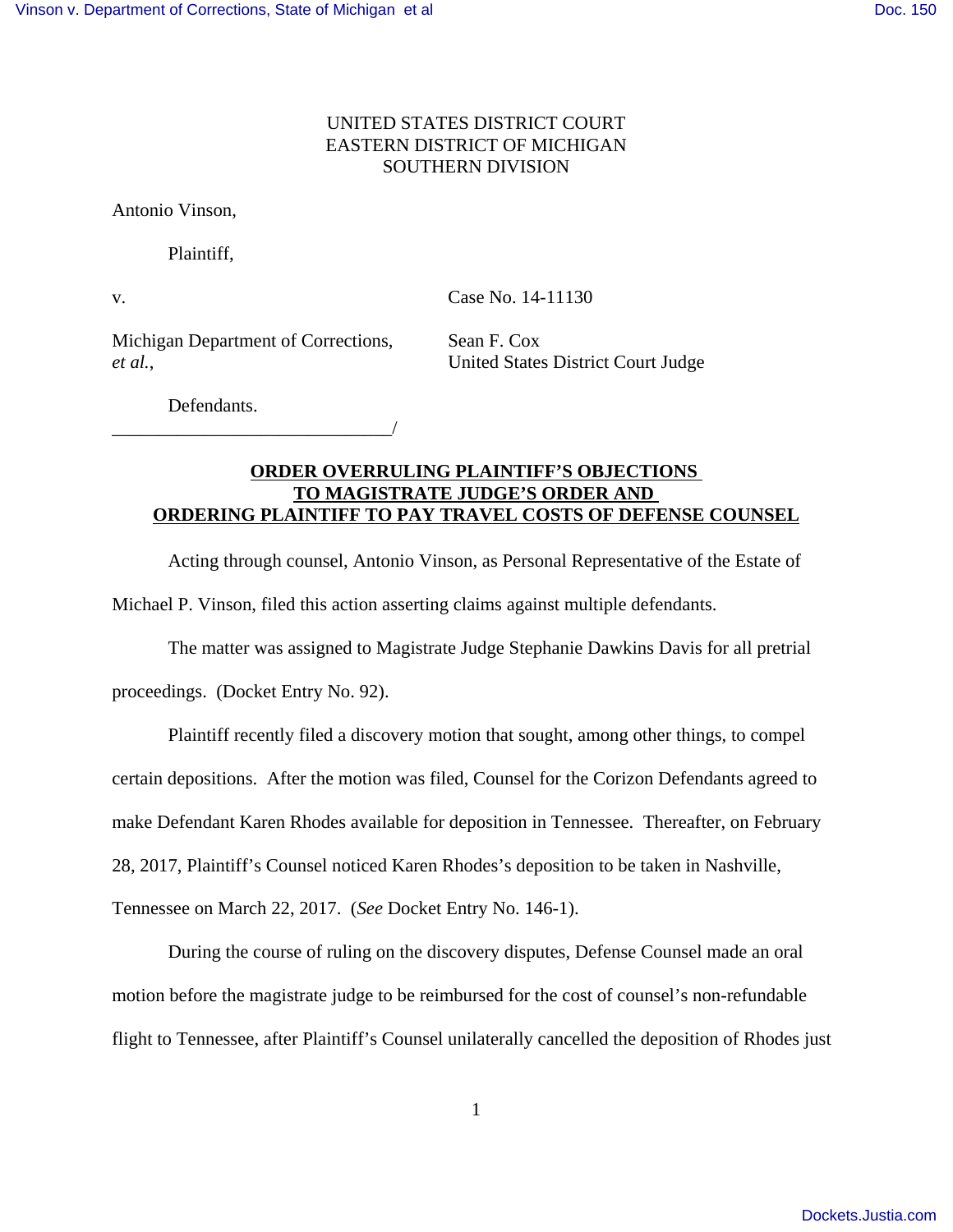two days before it was scheduled to begin, and without providing Defense Counsel with any reason for doing so. (Docket Entry No. 146-3).

In a bench order issued on March 27, 2017, Magistrate Judge Davis ruled, in pertinent part, that "Plaintiff is HEREBY ORDERED to pay defense counsel's travel costs (airfare only) for the unilaterally cancelled deposition of Karen Rhodes. To that end, defendant Corizon is ordered to submit a bill of costs to the court with supporting documentation by March 30, 2017. Plaintiff must submit any objection to the validity of the claimed costs by April 6, 2017." (3/27/17 Bench Order).

Defendant Corizon filed the requested Bill of Costs on March 30, 2017. (Docket Entry No. 146). In it, counsel advised that, due to accommodations by the airline, Defense Counsel only had to pay \$352.40 as his out-of-pocket expense for the cancelled airline ticket. (*Id*.).

Plaintiff did not file any objection to the Bill of Costs within the time period provided for doing so. Thus, Plaintiff has waived any objection to the validity of the claimed costs of the cancelled airline ticket.

On April 10, 2017, however, Plaintiff filed an Objection to the magistrate judge's March 27, 2017 order. (Docket Entry No. 148). Plaintiff objects to only the portion of the order concerning the reimbursement of the airline ticket. Plaintiff does not dispute that Plaintiff's Counsel cancelled the out-of-state deposition, *that had been noticed by Plaintiff's Counsel* on February 28, 2017, and did so just two days before the scheduled deposition. Rather, Plaintiff objects to the order on the ground that Plaintiff's Counsel's conduct "was not a violation of any of the acts enumerated under Rule 37." In sum, Plaintiff's Counsel believes that the magistrate judge lacked the authority to issue the order in question.

2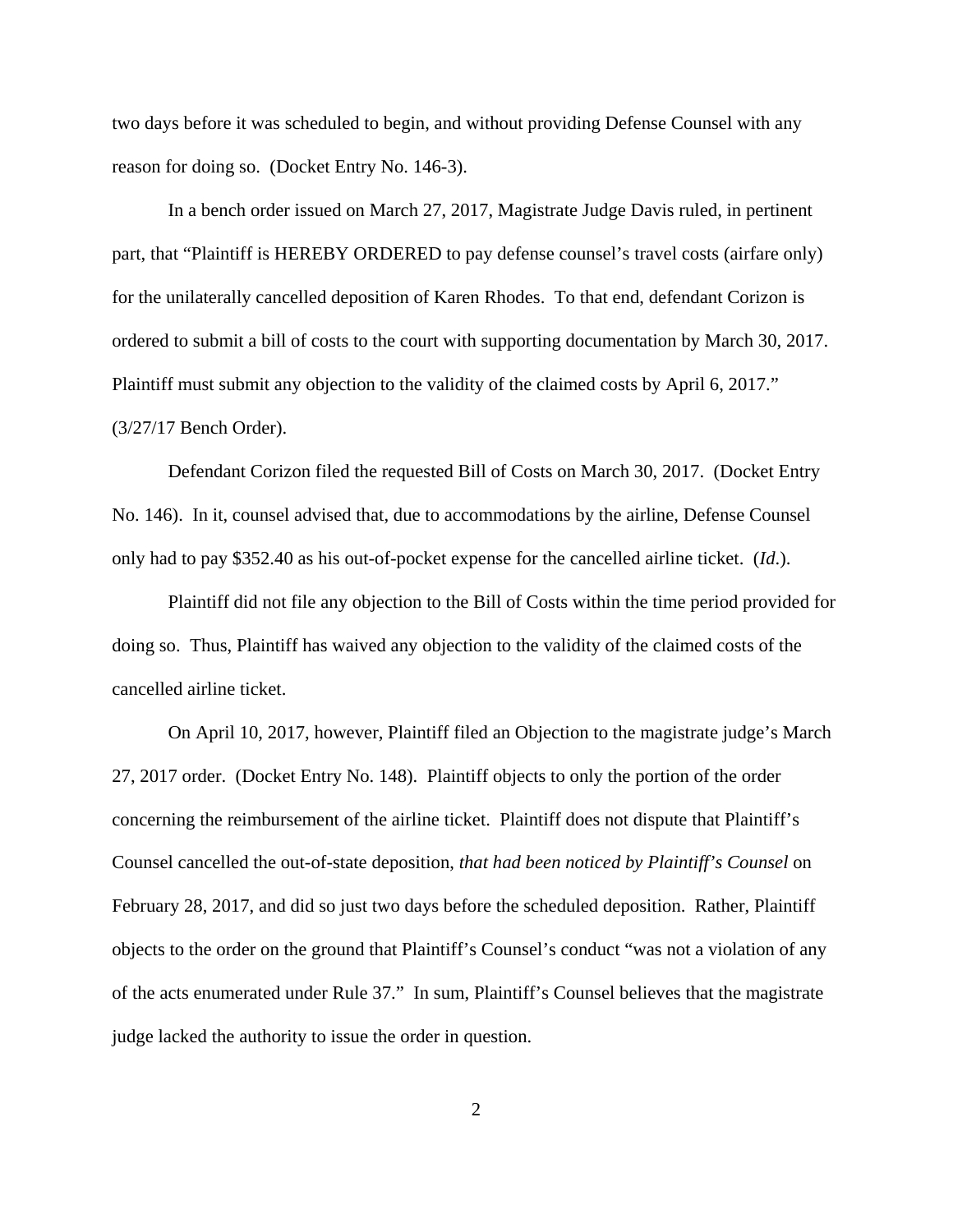Plaintiff's Counsel is mistaken. As succinctly stated in *Wise v. Williams*, 2013 WL

1309070 (M.D. Tenn. 2013):

Federal Rule of Civil Procedure 30(g) states that "[a] party who, expecting a deposition to be taken, attends in person or by an attorney may recover reasonable expenses for attending, including attorney's fees, if the noticing party failed to: (1) attend and proceed with the deposition; or (2) serve a subpoena on a nonparty deponent, who consequently did not attend." Under this rule, "[t]he decision of whether to impose discovery sanctions ... is within the discretion of the Court." *Keats v. United States*, 121 F.R.D. 53, 53-54 (E.D. Mich. 1988) (citing *Miller Transamercian Press, Inc*., 709 F.2d 524, 532 (9th Cir. 1983). A party can constructively fail to attend a deposition by providing late notice of a cancellation. *See Spalding & Evenflo Cos., Inc. v. Graco Metal Prods., Inc., 1992* WL 109092, at \* 4 (N.D. Ohio Feb. 14, 1992) (ordering the defendant and noticing party to pay costs incurred by the plaintiff, when the defendant cancelled a deposition in another city after the plaintiff's attorney had already traveled there).

*Wise, supra*, at \* 2.

Here, the magistrate judge acted within her authority and discretion in ordering Plaintiff to reimburse Counsel for Corizon the out-of-pocket expense of the airline ticket he purchased to attend the deposition. Plaintiff constructively failed to attend the deposition by unilaterally cancelling that out-of-state deposition that Plaintiff had noticed, just two days before it was to take place, and after Defense Counsel had purchased an airline ticket to attend it.

Plaintiff's Objections are **OVERRULED.** Plaintiff is **HEREBY ORDERED** to pay

defense counsel's travel costs in the amount of **\$352.40**, for the unilaterally cancelled deposition

of Karen Rhodes, **within fourteen (14) days of this order.**

#### **IT IS SO ORDERED**.

s/Sean F. Cox Sean F. Cox United States District Judge

Dated: April 21, 2017